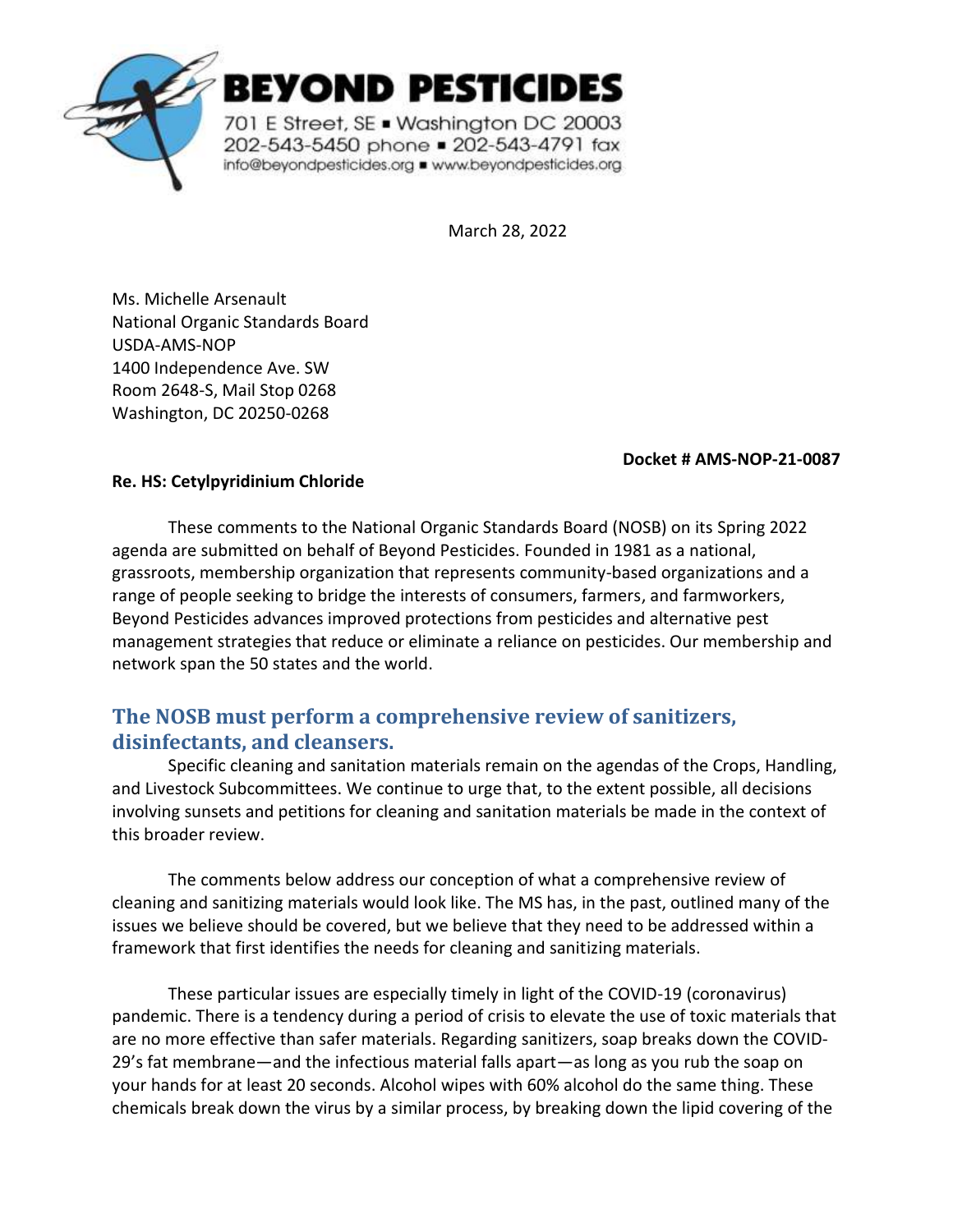virus.<sup>1</sup> Regarding disinfectants, which also sanitize, natural-based substances tend to be safer, while still effective at eliminating the virus on surfaces. We urge people to look for products with the following active ingredients (\* indicates listed by EPA's Design for the Environment Program (DfE)<sup>2</sup>): Citric acid\*; Ethanol\*; Isopropanol\*; L-lactic acid\*; Hydrogen peroxide\*; Sodium bisulfate\*; and Thymol.

## **Overview: What is meant by a "comprehensive review of cleaning and sanitizing materials"?**

We envision a comprehensive review of sanitizers as a review **starting with the needs of organic producers and handlers for cleaning and sanitizing materials** that identifies the materials itemized for those purposes on the National List, as well as alternatives. This is where we differ with the process outlined by the Materials Subcommittee (MS). Although the MS stated, "One of the aspects the NOSB reviews when assessing a material for inclusion on the National List is essentiality to organic production," it does not use essentiality to structure its comprehensive review.

A preliminary step is defining "sanitizer," "disinfectant," and "cleanser." In previous comments, we offered definitions used by the Centers for Disease Control and Prevention (CDC). If there are definitions more appropriate for the context of organic regulations, then they should be adopted. This step would establish the framework for NOSB review of cleaners, sanitizers, and disinfectants.

### Such a review should start with the questions:

- 1. For what purposes are cleaning and sanitizing materials needed?
- 2. Are specific (e.g., chlorine-based) cleaning and sanitizing materials required by law?

### The purposes in question 1 should be itemized in sufficient detail for a reviewer to determine what alternatives could be available and the degree of freedom from microorganisms that is required.

For ordinary preparation of fresh fruits and vegetables for sale, removal of microorganisms may be counterproductive. Fresh fruits and vegetables have natural communities of microorganisms living on them, which often protect them from colonization by plant or human pathogens. This may vary by specific fruits and vegetables.

A food processing facility, on the other hand, has greater needs for cleansers and antimicrobials, some of which may be required by law. In such facilities, the integrity of the plant product is destroyed, so the natural community cannot fight off invaders. In such

 $1$  Pall Thordarson, 2020. The science of soap – here's how it kills the coronavirus. [https://www.theguardian.com/commentisfree/2020/mar/12/science-soap-kills-coronavirus-alcohol-based](https://www.theguardian.com/commentisfree/2020/mar/12/science-soap-kills-coronavirus-alcohol-based-disinfectants)[disinfectants.](https://www.theguardian.com/commentisfree/2020/mar/12/science-soap-kills-coronavirus-alcohol-based-disinfectants) See also[: https://www.youtube.com/watch?v=K2pMVimI2bw&feature=youtu.be.](https://www.youtube.com/watch?v=K2pMVimI2bw&feature=youtu.be)

<sup>2</sup> [https://www.epa.gov/pesticide-labels/design-environment-logo-antimicrobial-pesticide-products.](https://www.epa.gov/pesticide-labels/design-environment-logo-antimicrobial-pesticide-products)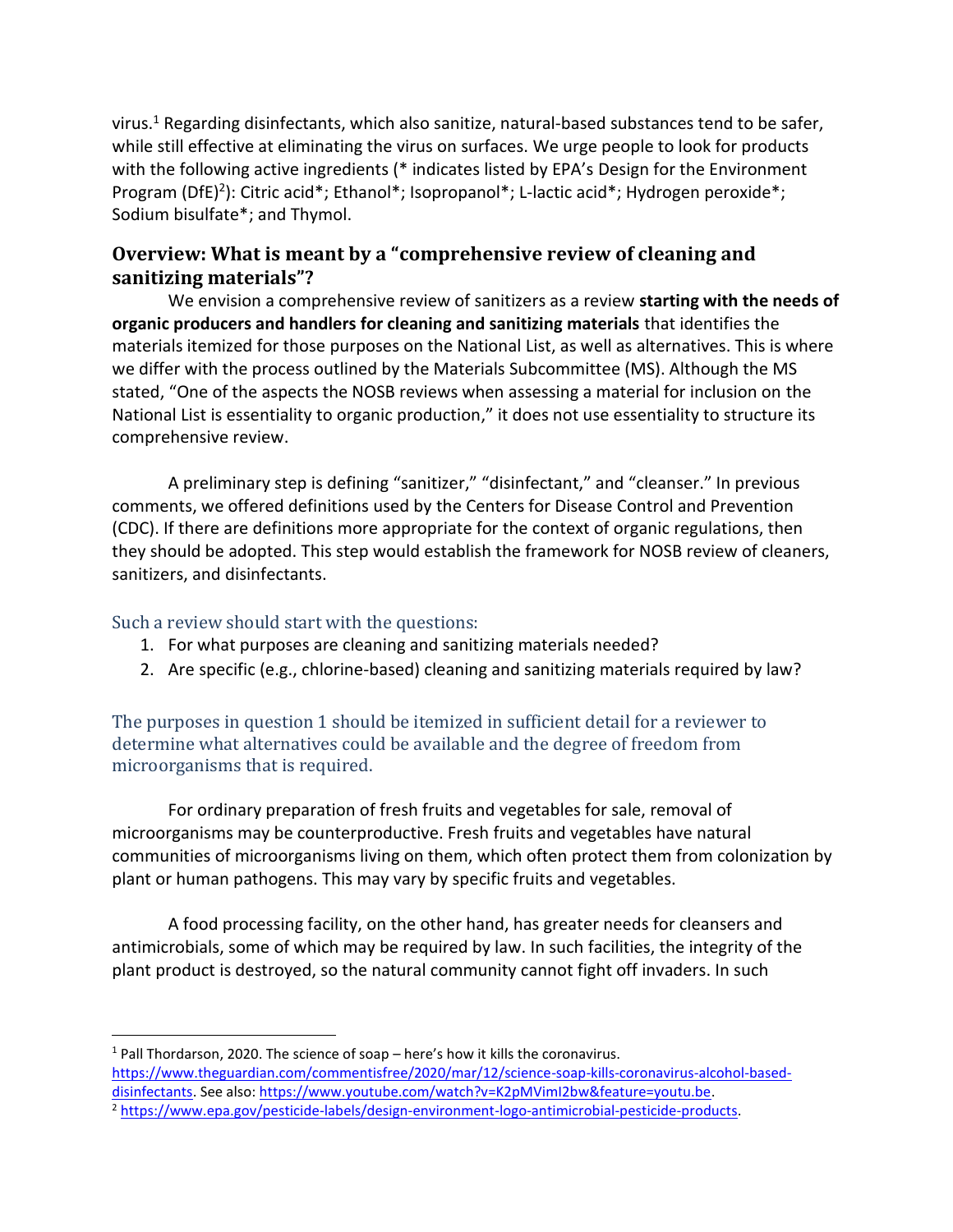facilities, however, there are places where cleansers are required and places where disinfection (not necessarily chemical disinfection) is needed.

#### *Example: Policy Memo 14-2 Chlorine Use in Egg Breaking Facilities* [https://www.ams.usda.gov/sites/default/files/media/NOP-PM-14-2-](https://www.ams.usda.gov/sites/default/files/media/NOP-PM-14-2-ChlorineUseinEggBreaking.pdf) [ChlorineUseinEggBreaking.pdf](https://www.ams.usda.gov/sites/default/files/media/NOP-PM-14-2-ChlorineUseinEggBreaking.pdf)

*The FSIS regulations require that immediately prior to breaking, all shell eggs shall be spray rinsed with potable water containing an approved sanitizer of not less than 100 parts per million (ppm) nor more than 200 ppm of available chlorine, or its equivalent.* The FSIS regulations further specify that the eggs must be sufficiently dry before breaking, but do not provide for a rinse with potable water.

*When breaking eggs for processing, the NOP defers to the FSIS requirement. Certifiers should not take enforcement action against operations that use chlorine sanitizers without a rinse step. This policy does not apply to eggs sold to consumers in the shell.* These shell eggs are not subject to this FSIS regulation, but may be subject to voluntary egg grading standards (7 CFR Part 56).

FSIS provides a waiver process for operators of egg processing plants to seek use of alternate procedures or new technologies on an individual plant basis. *Manufacturers of organic egg products have the option of seeking a waiver to use other sanitizing materials or practices consistent with the USDA organic regulations.* (Emphasis added.)

#### *Chlorine materials are not required for this use.*

According to NOP-PM-14-2, eggs to be broken must be sprayed with the equivalent of 100-200 ppm available chlorine, but manufacturers of organic product may seek a waiver to use other materials or practices. This is an example of a use that should be evaluated in view of "equivalent" alternatives.

## **The second step in the review would be the identification of National List materials available for the purposes identified in step 1.**

This step is non-trivial because it involves identifying the specific needs associated with each cleaning and sanitizing material on the National List (NL). As we have maintained elsewhere, the structure and content of the NL provides inadequate guidance for the use of these materials. The different types of materials encompassed by the broad term "cleaning and sanitizing materials"—cleansers, disinfectants, and sanitizers—must be defined. The uses of materials that fall under these categories must be clarified. Inadequacies of the NL, in terms of allowing for the use of suitable materials covering all needs (we note the absence of suitable cleansers), should be identified in this step.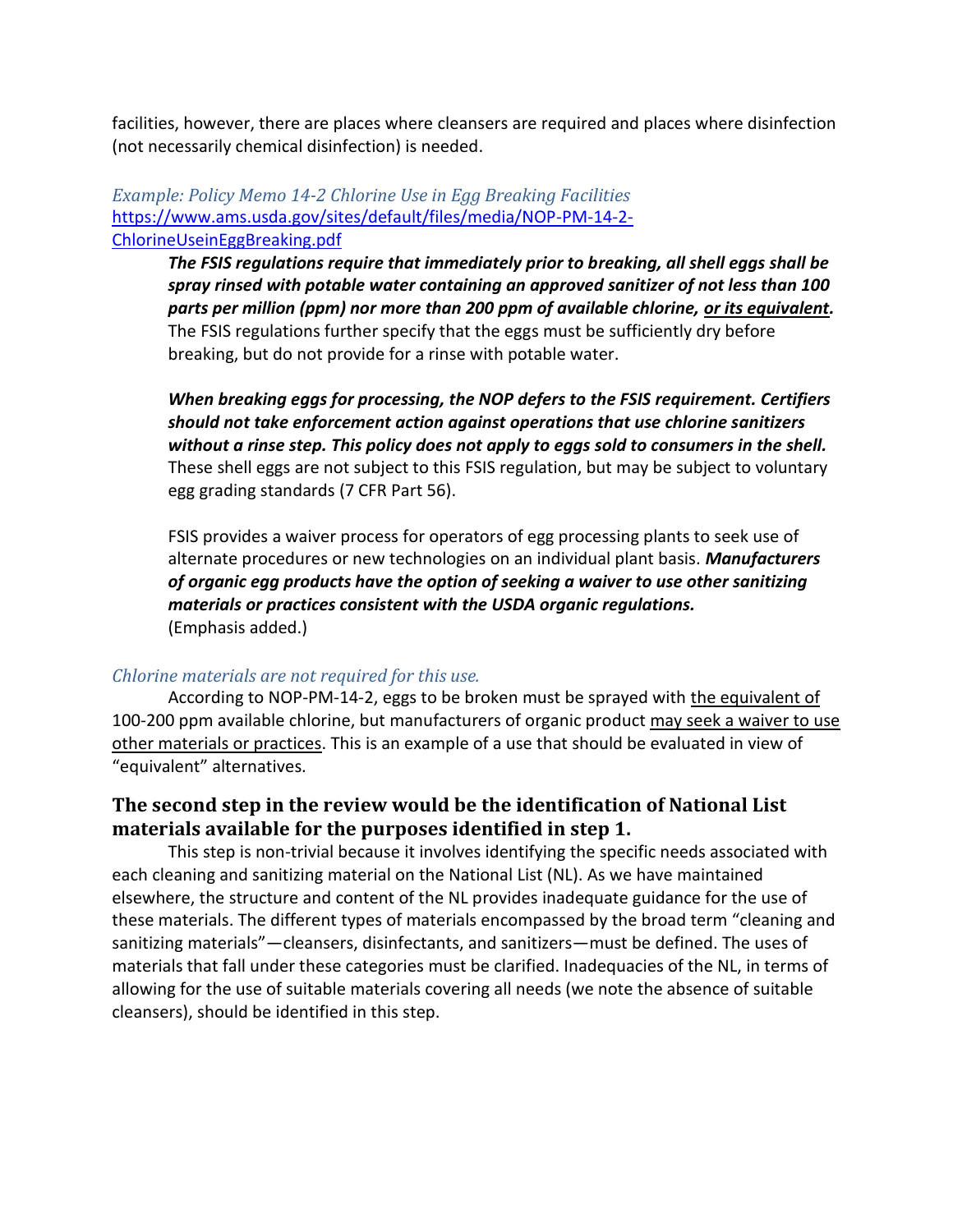## **The third step involves evaluating the materials on the NL for these purposes in accordance with OFPA criteria.**

Evaluation according to OFPA criteria involves evaluating environmental and health impacts of the materials. It also involves an investigation of alternatives. In some cases, this investigation may reveal available alternatives in the form of changed practices or less hazardous materials on the NL (or that do not require listing on the NL.) In other cases, it may suggest less hazardous synthetic materials that are not on the NL, which may need to be petitioned.

## **The final step of the comprehensive review is synthesizing the information acquired through steps 1-3 and making recommendations for changes in the NL.**

Recommendations may include annotations restricting the use of some materials on the NL and petitioning materials to meet needs that are not adequately addressed. They may also include petitioning materials that are less hazardous than the materials currently on the NL.

## **Conclusions Regarding Framework**

- OFPA requires that all cleansers, sanitizers, and disinfectants used in organic production be itemized on the National List by specific use or application. This provides a framework for examining cleaning and sanitizing materials.
- NOP guidance and the practice of certifiers and inspectors have been inconsistent and often violate OFPA.
- The inadequacy of the National List with regard to cleansers has led to an acceptance of the practice of using any available cleanser (sometimes antimicrobial) with intervening steps considered by the producer/processor, certifier, and/or inspector to be "sufficient" to prevent contamination of organic product.
- Bringing practice into compliance with OFPA requires that the National List be evaluated for sufficiency and that cleansers be added to the National List.
- The inconsistencies among OFPA and regulations, guidance documents, and practice support the need for a comprehensive review of cleaning and sanitizing materials that will lead to a clarified National List that meets OFPA criteria and the needs of organic producers.

## **Issues to be Examined Within the Framework**

As stated above in outlining steps of the review, the third step involves evaluating materials. It is this step that the MS discussion draft addresses. Here we address a number of issues to be examined within the framework outlined above.

## How should sanitizers, disinfectants, and cleansers appear on the National List?

The MS Notes record that a member "asked about adding another section on the National List, just for sanitizers: e.g. 205.607." We agree that sanitizers, disinfectants, and cleansers should be separately considered, but it is more appropriate to create subsections of §§205.601, 603, and 605(a)—as is the case for §205.601(a). §205.603(a) lumps sanitizers, disinfectants, and cleansers used on equipment in a category with medical treatments, and it would be clearer to separate them—even if the "medical treatment" involves cleaning or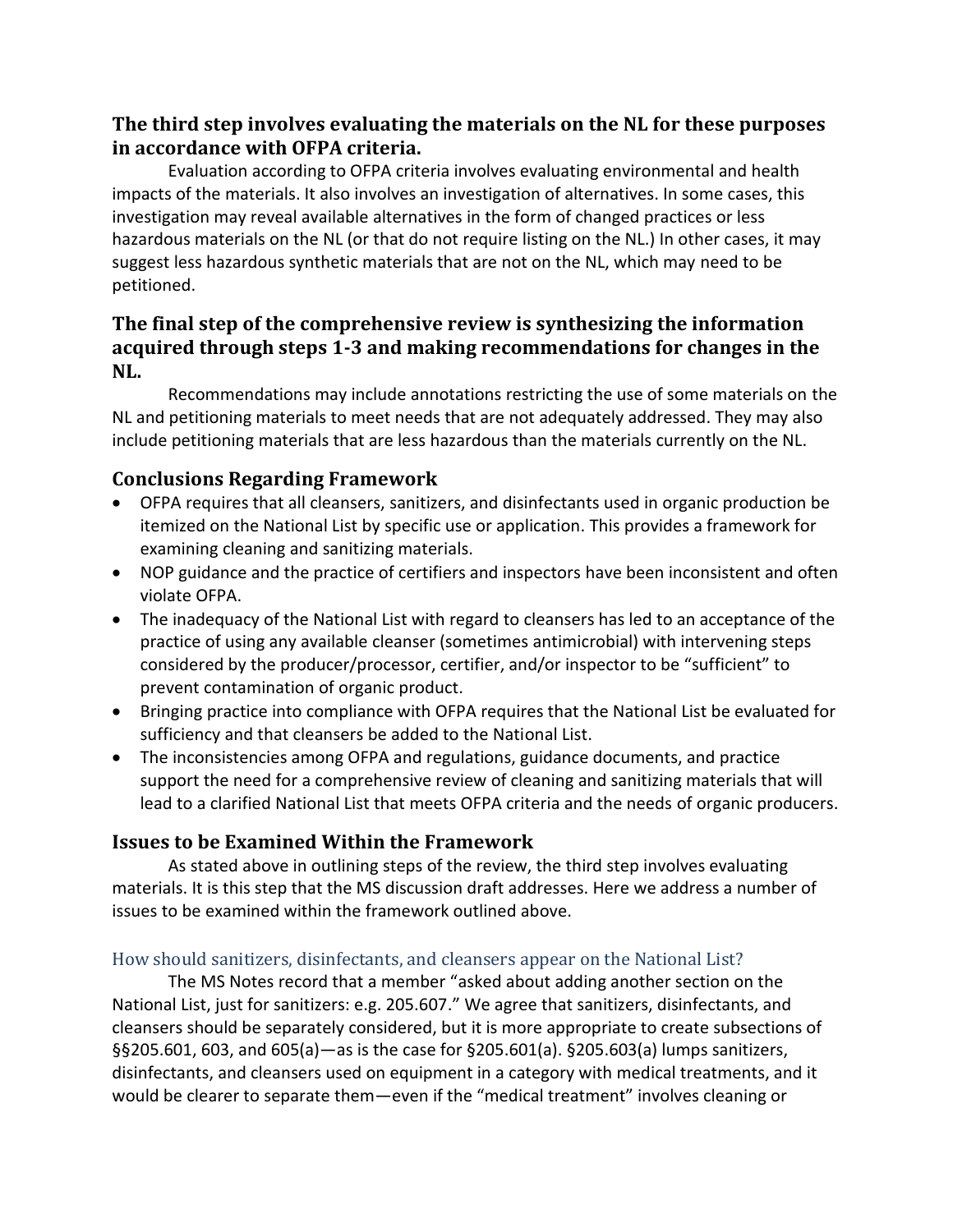disinfecting, which should be a separate subsection of that subsection. The uses in handling and processing are most in need of separation—separate subsections of §205.605(a) and §205.605(b) should further distinguish substances used in direct contact with food, those used on food contact surfaces, and those used on other surfaces in the handling/processing environment. Listing the materials in separate sections is more convenient for the NOSB, producers, and certifiers, but is not essential. However, it is essential that the uses be identified in some way on the National List.

### Example: Which cleansers, sanitizers, and disinfectants can be used in post-harvest handling, and what are the restrictions on their use?

It has come to our attention that some certified operators believe they can use any cleanser, disinfectant, or sanitizer on the market regardless of whether or not it is on the National List, as long as there is a sufficient "intervening step" prior to processing—e.g., a fresh water rinse or a "purge" or "flush" with organic product (with the purge material either going into a conventional product or dumped) to remove "contaminants" from the surface.

This issue arises out of a failure to perform a comprehensive review of cleansers, sanitizers, and disinfectants and their appropriate and necessary uses. Because the differences among these classes have not been defined, their specific uses have not been delineated, and the National List has not been developed to meet specific needs by annotating sanitizers, disinfectants, and cleansers clearly with specific uses as required by OFPA, guidance has been developed that allows use of materials not on the National List or contrary to the restrictions in their listings.

### NOP rules and guidance are confused on this issue.

The *Guide for Organic Crop Producers<sup>3</sup>* supports the position stated above in part—with respect to cleansers, but not sanitizers and disinfectants—saying:

As organic producers harvest crops into containers, they should consider the potential for contamination and take appropriate steps to prevent it. Harvest and storage bins should be clean and free of residue left from conventional produce. *Almost any type of soap or detergent can be used to clean containers, as long as the containers are thoroughly rinsed. A few sanitizers, such as quaternary ammonium compounds, are prohibited because they leave residues that are difficult to remove. If the harvest containers must be sanitized, several brands of chlorine and peroxyacetic acid sanitizers are allowed for organic use.* The chlorine residues can be easily washed off with water. Peroxyacetic acids may not even need rinsing because they will decompose into water and oxygen and because washing with water after using peroxyacetic acid risks further contamination. (p.50, emphasis added.)

The *Guide for Organic Processors<sup>4</sup>* says,

<sup>3</sup> <https://www.ams.usda.gov/sites/default/files/media/GuideForOrganicCropProducers.pdf> p.50.

<sup>4</sup> <https://www.ams.usda.gov/sites/default/files/media/Guide-OrganiceProcessors.pdf> pp.34-35.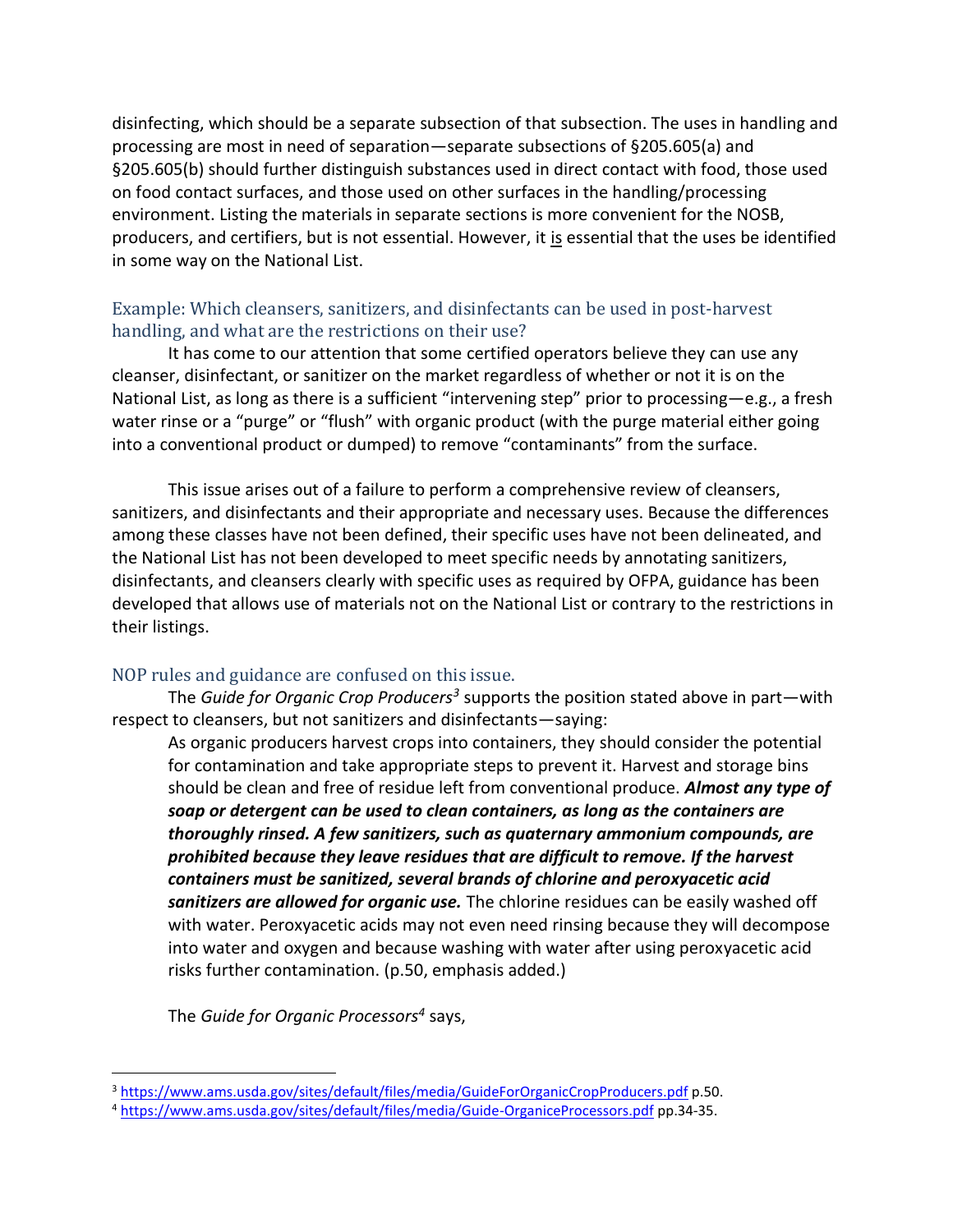A cleanser is used to remove soil, food particles, or unwanted debris from surfaces. Soaps and detergents are cleansers. Typically, cleansers are fully rinsed from foodcontact surfaces; therefore, they never make contact with the food. *Phosphoric acid is the only cleanser on the National List. Most other cleansers are allowed for use in organic production and handling; they do not need to be on the National List.*  (Emphasis added.)

#### and

Sanitizers differ from cleansers in that their purpose is to kill microorganisms, not to remove soil or other debris. Sanitizers are applied after food-contact surfaces are cleaned. Sanitizers also may be applied to fresh produce to kill harmful surface microorganisms or added to wash water for fruits, vegetables, eggs, poultry, and meat products. Section 205.605 of the National List explicitly mentions these allowed sanitizers:

- Acidified sodium chlorite
- Chlorine materials (including bleach)
- Hydrogen peroxide
- Ozone
- Peracetic acid/Peroxyacetic acid

Specific brand names of approved sanitizers can be found on the OMRI or WSDA lists, although other products also may comply with the USDA Organic Regulations. The lists also mention any particular restrictions or other allowed uses. *Some sanitizers leave residues on the equipment. In such cases, depending on the sanitizer you are using, the certifying agent may require you to have a plan to remove residues as well as a way to document that residues have been removed.* (Emphasis added.)

*You must include all cleansers and sanitizers on your OSP [Organic System Plan], and they must be approved by your certifying agent before you use them. Review §205.605 to get familiar with the diversity of materials listed.* (Emphasis added.)

The *Guide for Organic Livestock Producers*<sup>5</sup> says the OSP must contain: Descriptions of procedures and materials used to maintain cleanliness of all containers, equipment, and storage areas in which organic feed or livestock products come into contact *as well as descriptions of how these materials are prevented from contaminating organic products*. (Emphasis added.)

and

Most OSPs have sections in which to include all types of ingredients and processing aids as well as all materials used for cleaning and/or sanitation. *Each material must be listed with its brand name and formulation (attach label information or Material Data Safety Sheets as appropriate), its manufacturer, the location and reason for its use in your operation, and the circumstances under which the material is allowed* 

<sup>5</sup> [https://www.ams.usda.gov/sites/default/files/media/Guide-OrganicLivestockProducers.pdf.](https://www.ams.usda.gov/sites/default/files/media/Guide-OrganicLivestockProducers.pdf)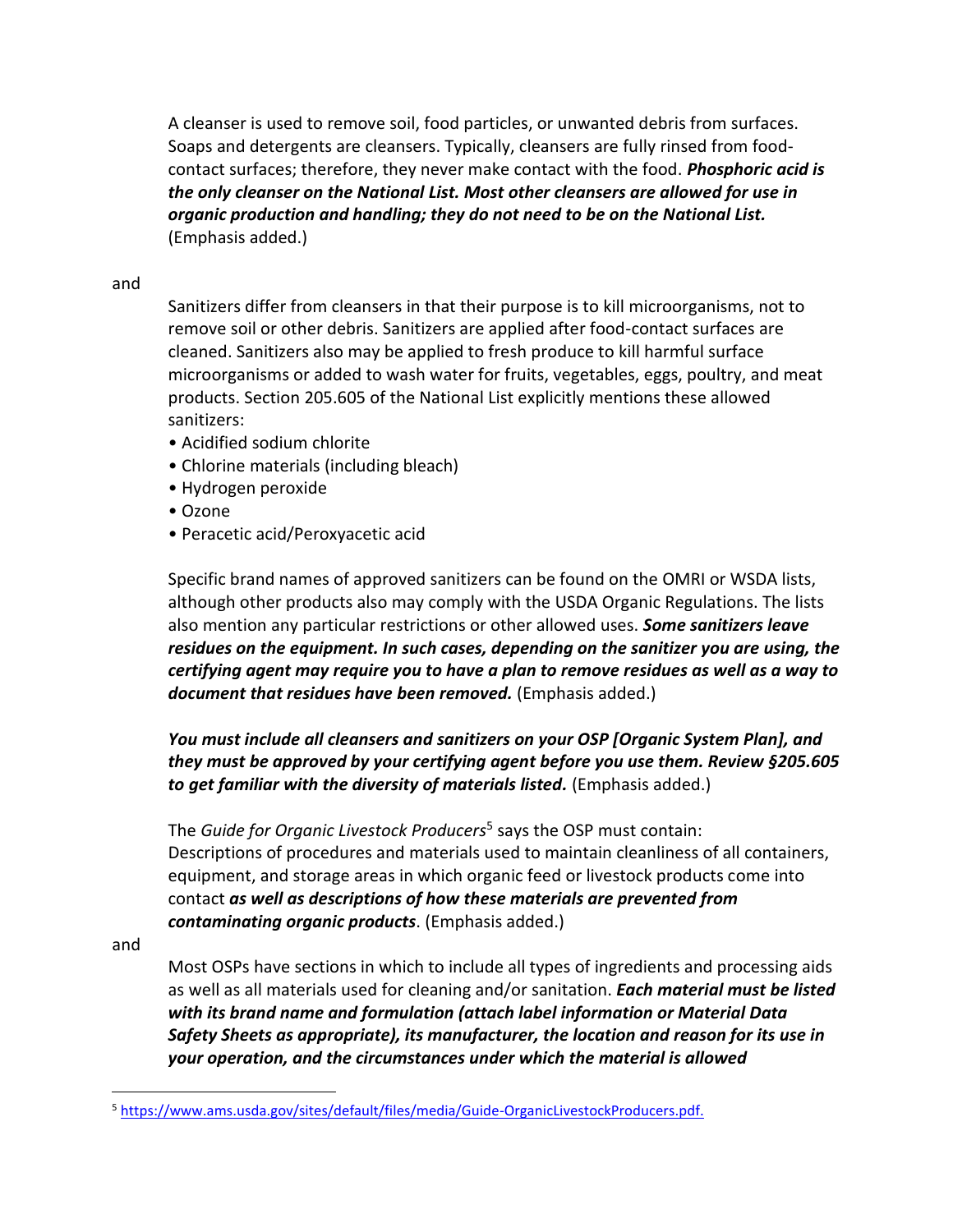### *(annotations or restrictions) for its intended use according to the National List.* (Emphasis added.)

The *Guide for Organic Livestock Producers* also reminds producers, Milk tankers that are used to haul milk from the dairy farm to the dairy processor must be either certified organic; noncertified but listed on the OSP for the dairy farm; or noncertified but listed on the dairy processor's OSP*. Milk can lose its organic status if it is hauled in a tanker in which a sanitizer that is not allowed in organic production was used* or if a noncertified tanker is used to haul the milk and neither the dairy farm nor the dairy processor includes milk tanker protocols in their OSP. (Emphasis added.)

NOP 5026 The Use of Chlorine Materials Rev 01 07 22 11 allows more contact of sanitizers and disinfectants with organic food.

<https://www.ams.usda.gov/sites/default/files/media/5026.pdf>

### *4. Policy*

4.3 Handling operations (includes on-farm post-harvest handling):

1. For food handling facilities and equipment, chlorine materials may be used up to maximumlabeled rates for disinfecting and sanitizing food contact surfaces. *Rinsing is not required unless mandated by the label use directions.*

*2. Water used in direct post-harvest crop or food contact (including flume water to transport fruits or vegetables, wash water in produce lines, egg or carcass washing) is permitted to contain chlorine materials at levels approved by the Food and Drug Administration or the Environmental Protection Agency for such purpose.* 

*a. Rinsing with potable water that does not exceed the maximum residual disinfectant limit for the chlorine material under the SDWA must immediately follow this permitted use. b. Certified operators should monitor the chlorine level of the final rinse water, the point at which the water last contacts the organic product. The level of chlorine in the final rinse water must meet limits as set forth by the SDWA.* (Emphasis added.)

We believe that the interpretation set forth in NOP 5026 is inconsistent with NOSB recommendations and the National List.

## NOP 5023 Substances Used in Post-Harvest Handling of Organic Products

On the other hand, NOP 5023 Substances Used in Post-Harvest Handling of Organic Products,<sup>6</sup> is more restrictive:

The Organic Foods Production Act of 1990 (OFPA) requires substances used in organic production and handling to be itemized on the National List of Allowed and Prohibited Substances (National List) by specific use or application (See 7 U.S.C. § 6517).

<sup>6</sup> [http://www.ams.usda.gov/sites/default/files/media/NOP%205023%20Post%20Harvest%20Hdlg%20Rev01.pdf.](http://www.ams.usda.gov/sites/default/files/media/NOP%205023%20Post%20Harvest%20Hdlg%20Rev01.pdf)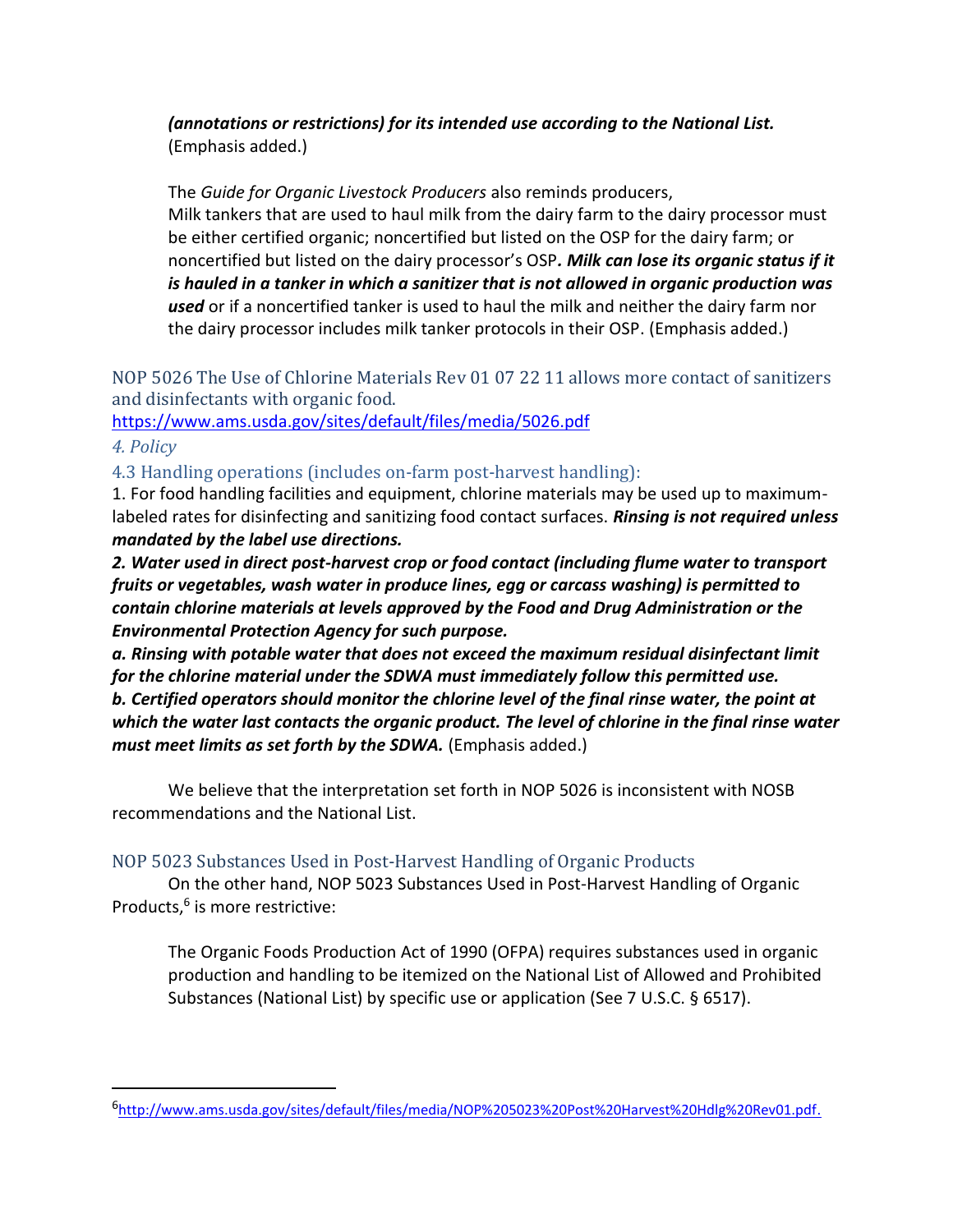Post-harvest handling includes actions such as washing, cleaning, sorting, packing, cooling, storing of raw agricultural products, and facility pest management. These actions can be performed on farms or in handling facilities. The National List does not contain a separate section dedicated to substances for use in the post–harvest handling of raw agricultural products (post-harvest substances). Nevertheless, post-harvest substances may be found in both sections 205.601 and 205.605.

Because substances allowed for use in post-harvest handling appear in different sections of the National List, or are nonsynthetic and are therefore not included on the crops section of the National List, confusion among organic stakeholders exists around: 1) the point at which crop production for unprocessed commodities ends and processing starts; and 2) the post-harvest substances allowed for use.

*Since post-harvest handling of raw agricultural products is an action that can take place either on a farm or in a handling facility, this guidance clarifies that nonsynthetic substances allowed for use in crop production may be used post-harvest on raw agricultural commodities either on a farm or in a handling facility, provided that there is no limitation in §205.602 of the National List that prevents or restricts their use. Similarly, substances allowed for use in handling in §205.605 of the National List, with no specific use restrictions that prevent post-harvest use, may be used in post-harvest handling of raw agricultural products either on a farm or in a handling facility. Synthetic substances that are included in §205.601 for use in crop production must be specifically annotated to permit post-harvest use in order to be used in the handling of processed products.*

#### *3. Policy and Procedure*

*3.1 A substance may be used in post-harvest handling if it falls in one of the following categories:<sup>7</sup>*

- *Synthetic substances that are listed in §205.601 of the National List specifically for post-harvest use may be used for handling raw agricultural commodities, either on farms or in handling facilities. (E.g., lignin sulfonate or sodium silicate.)*
- *Substances listed in §205.605 of the National List may be used for post-harvest handling of raw agricultural commodities either on farms or in handling facilities, provided that there is no restriction limiting their use. (E.g., carbon dioxide, nitrogen gas, and ozone.)*
- *Natural (nonsynthetic) substances allowed for use in crop production that are not restricted or prohibited in §205.602 of the National List may be used for postharvest handling of raw agricultural commodities, either on farms or in handling facilities*. (Emphasis added.)

 $7$  The use of any substance must comply with the U.S. Environmental Protection Agency (EPA) or U.S. Food and Drug Administration (FDA) requirements, as applicable.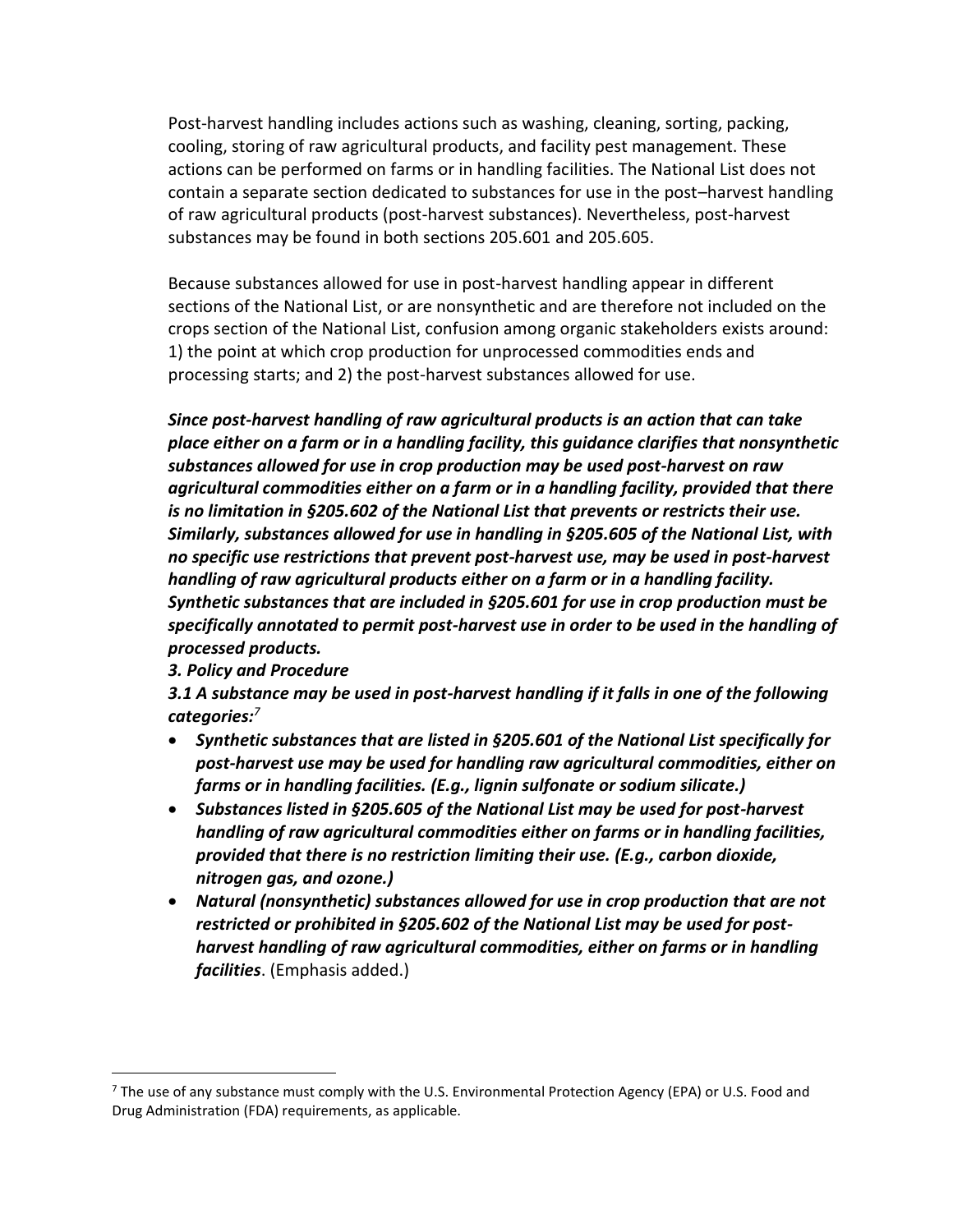Thus, NOP 5023 states that any synthetic substance used in post-harvest handling must be on the National List. In responding to comments on NOP 5023, NOP said,<sup>8</sup>

Two commenters requested that NOP make the interpretation that a lack of an annotation restricting post-harvest use implies that post-harvest use is permitted. Commenters state that without this interpretation, commonly used substances such as chlorine, hydrogen peroxide and peracetic acid could no longer be used. The NOP disagrees. We believe it is reasonable to extend use of nonsynthetic items used in crop production to the post-harvest handling of raw agricultural commodities. However, according to the Organic Food Production Act (7 U.S.C. 6517(d)(2)), the Secretary may not approve additional exemptions for synthetic substances unless recommended by the NOSB. Examples given by commenters, such as chlorine, peracetic acid, hydrogen peroxide are all already allowed under §205.605 and thus are allowed in post-harvest handling.

### How should this question be resolved?

There are several issues:

- 1. What is consistent with OFPA?
- 2. Does the National List provide sufficient materials?
- 3. Should "cleansers" be treated differently from "disinfectants"?
- 4. What are other considerations?

### *1. What is consistent with OFPA?*

### The material must be on the National List.

As stated by NOP 5023, "The Organic Foods Production Act of 1990 (OFPA) requires substances used in organic production and handling to be itemized on the National List of Allowed and Prohibited Substances (National List) by specific use or application."

§6504 of OFPA states, "To be sold or labeled as an organically produced agricultural product under this chapter, an agricultural product shall—(1) have been produced and handled without the use of synthetic chemicals, except as otherwise provided in this chapter;…"

### §6517 says,

### (a) In general

The Secretary shall establish a National List of approved and prohibited substances that shall be included in the standards for organic production and handling established under this chapter in order for such products to be sold or labeled as organically produced under this chapter.

(b) Content of list

**<sup>8</sup>** NOP 5023-1 Response to Comments - Substances Used in Post-Harvest Handling [https://www.ams.usda.gov/sites/default/files/media/NOP%205023-](https://www.ams.usda.gov/sites/default/files/media/NOP%205023-1%20Response%20to%20Comments%20%28final%29.pdf) [1%20Response%20to%20Comments%20%28final%29.pdf.](https://www.ams.usda.gov/sites/default/files/media/NOP%205023-1%20Response%20to%20Comments%20%28final%29.pdf)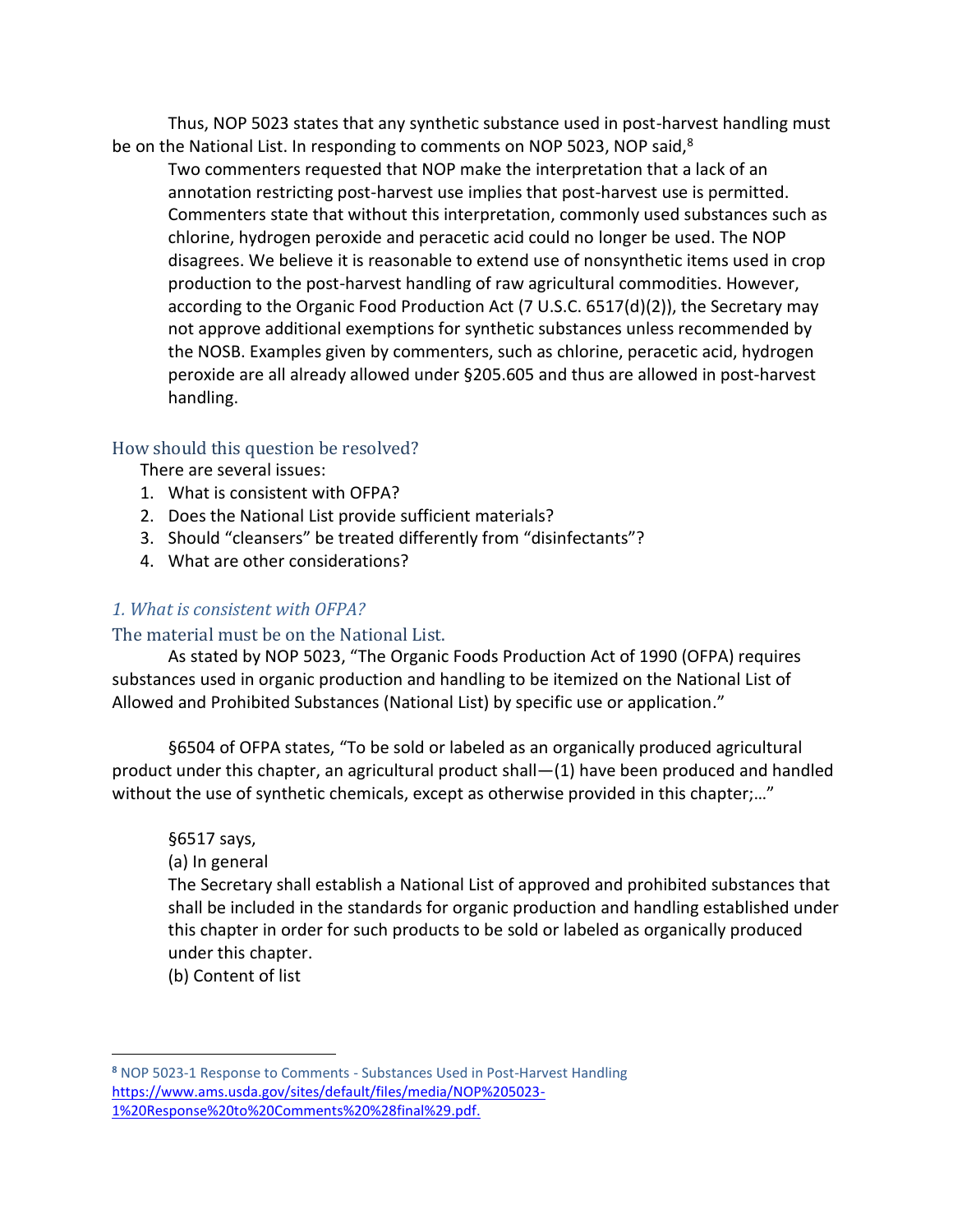The list established under subsection (a) shall contain an itemization, by specific use or application, of each synthetic substance permitted under subsection  $(c)(1)$  or each natural substance prohibited under subsection (c)(2).

The "intervening step" of rinsing to remove residues is not sufficient for allowing the use of a sanitizer or cleanser.

Criteria for allowing synthetic materials to be used go beyond residues and contact of the material with organic food. §6517(c)(1) requires:

(1) Exemption for prohibited substances in organic production and handling operations The National List may provide for the use of substances in an organic farming or handling operation that are otherwise prohibited under this chapter only if— (A) the Secretary determines, in consultation with the Secretary of Health and Human Services and the Administrator of the Environmental Protection Agency, that the use of such substances—

(i) would not be harmful to human health or the environment;

(ii) is necessary to the production or handling of the agricultural product because of the unavailability of wholly natural substitute products; and

(iii) is consistent with organic farming and handling;

§6518(m) lays out factors that the NOSB needs to consider in its evaluation: In evaluating substances considered for inclusion in the proposed National List or proposed amendment to the

National List, the Board shall consider—

(1) the potential of such substances for detrimental chemical interactions with other materials used in organic farming systems;

(2) the toxicity and mode of action of the substance and of its breakdown products or any contaminants, and their persistence and areas of concentration in the environment; (3) the probability of environmental contamination during manufacture, use, misuse or disposal of such substance;

(4) the effect of the substance on human health;

(5) the effects of the substance on biological and chemical interactions in the agroecosystem, including the physiological effects of the substance on soil organisms (including the salt index and solubility of the soil), crops and livestock;

(6) the alternatives to using the substance in terms of practices or other available materials; and

(7) its compatibility with a system of sustainable agriculture.

Thus, the lack of residues is not sufficient. Even cleansers like dishwashing detergent should be evaluated. Surfactants—the active ingredients in cleansers—include a number of problematic chemicals, such as nonylphenol ethoxylates (NPEs). The largest volume of use of NPEs has been as a surfactant in detergents, and EPA established water quality criteria for nonylphenol (NP) of 6.6 μg/L for acute exposures and 1.7 μg/L for chronic exposures. EPA's Design for the Environment/Safer Choice program is actively promoting alternative surfactants in order to reduce discharges of NPEs and NP into surface water.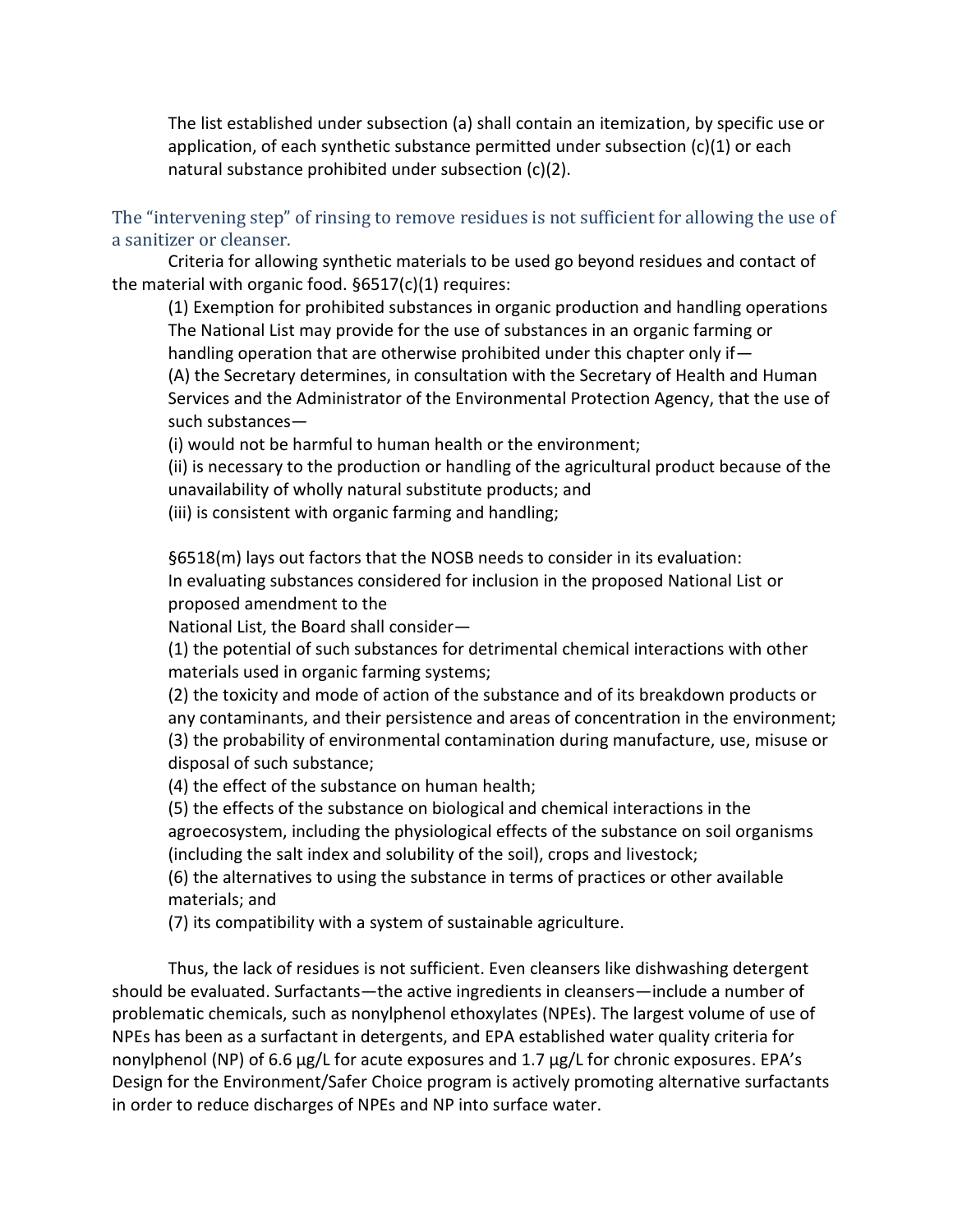The term "nonylphenol ethoxylates" refers to a large group of chemicals that vary in chemical structure and toxicological effects. However, they all share common degradation products—nonylphenols and the short chain NPEs—that are more toxic and share common effects. Since the less toxic NPEs have short biodegradation half-lives, and their metabolites are longer lived, consideration of toxicology and ecotoxicology focuses mostly on NP and the shortchain NPEs (NP-1 and NP-2), which are persistent, bioaccumulative, and extremely toxic to aquatic organisms. $9$  NP and other alkylphenols are potent xenoestrogens, causing hormonal responses at concentrations as low as 1 femtomole to 10 picomoles per liter (10<sup>-15</sup> to 10<sup>-11</sup> moles per liter), exceeding the potency of estradiol.<sup>10</sup>

**Therefore, both in terms of a strict reading of OFPA and common sense, it is appropriate to conclude that all cleansers and antimicrobials used in organic production and handling should be on the National List, regardless of the intervening steps.** 

#### *2. Does the National List provide sufficient options for cleansers and antimicrobials?*

While the National List includes several antimicrobial agents—chlorine compounds, alcohols, ozone, hydrogen peroxide, and peracetic acid—it includes only one cleanser phosphoric acid. While options for antimicrobials used according to the restrictions in their annotations on the National List appear to be sufficient, it is fair to say that the National List provides insufficient options for cleansers.

#### *3. Should "cleansers" be treated differently from "disinfectants"?*

As stated above, the surfactants that are active ingredients in cleansers can have significant ecological effects. Therefore, they should not be treated differently in terms of review and inclusion on the National List. However, listing in separate subsections of the list from antimicrobial actives would help ensure that they are evaluated with respect to the appropriate universe of materials and that the NOSB could more easily evaluate the need for additional materials in each group. In addition, the implications for the near future–in bringing the National List and current practice in line with OFPA—are different for cleansers and antimicrobials.

#### *4. Other considerations?*

Given the lack of cleansers on the National List, it is not surprising that some guidance materials, certifiers, and inspectors support the view that anything can be used given sufficient intervening steps.

<sup>&</sup>lt;sup>9</sup> U.S. EPA. 2010. Nonylphenol (NP) and Nonylphenol Ethoxylates (NPEs) Action Plan [RIN 2070-ZA09]. US Environmental Protection Agency, August 2010[. https://www.epa.gov/sites/production/files/2015-](https://www.epa.gov/sites/production/files/2015-09/documents/rin2070-za09_np-npes_action_plan_final_2010-08-09.pdf) [09/documents/rin2070-za09\\_np-npes\\_action\\_plan\\_final\\_2010-08-09.pdf.](https://www.epa.gov/sites/production/files/2015-09/documents/rin2070-za09_np-npes_action_plan_final_2010-08-09.pdf)

<sup>&</sup>lt;sup>10</sup> Kochukov, M. Y., Jeng, Y. J., & Watson, C. S. (2009). Alkylphenol Xenoestrogens with Varying Carbon Chain Lengths Differentially and Potently Activate Signaling and Functional Responses in GH**3**/B**6**/F<sup>10</sup> Somatomammotropes. Environmental health perspectives, 117(5), 723.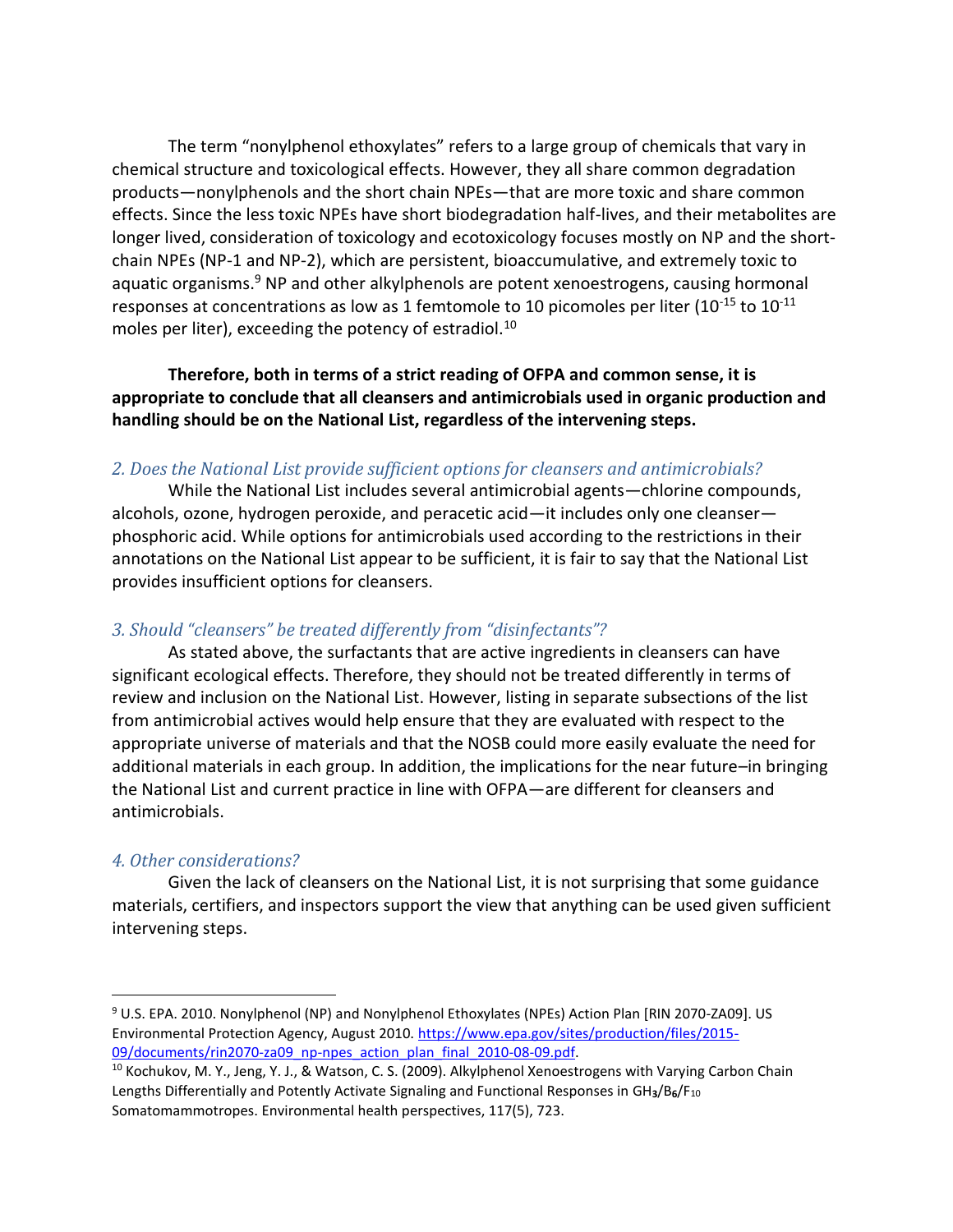Organic producers and processors have no control over cleansers that may have been used on containers and equipment before being re-purposed for organic farming purposes.

Detergents labeled as "ecologically friendly" are widely available.

Many organic growers and processors probably use cleansers whose active ingredients have been given high ratings by EPA's Safer Choice program.<sup>11</sup>

## Evaluation Criteria

We largely agree with the MS evaluation criteria in the Fall 2019 discussion document, with a few comments:

- 1. "Odors" are not harmful *per se*, so #4 should be "Presence of harmful gases."
- 2. Resistance is an issue not only with the target organism, but also with other organisms that may be exposed to the material through use or in effluent, so one additional criterion should be **"Is the material used to treat human disease?"**

Regarding the categorization of materials, chlorine, bromine, and iodine are all halogens, and iodophors consist of iodine plus a surfactant, so A, B, and K could be summarized as halogen materials. Surfactants are listed separately.

In addition to the excerpts of OFPA and the regulations that are provided, sections 6517(b) and (c) of OFPA are also relevant:

## **Organic Foods Production Act (U.S.C. 6517)**

*(b) Content of list*

*The list established under subsection (a) shall contain an itemization, by specific use or application, of each synthetic substance permitted under subsection (c)(1) or each natural substance prohibited under subsection (c)(2).*

*(c) Guidelines for prohibitions or exemptions*

*(1) Exemption for prohibited substances in organic production and handling operations The National List may provide for the use of substances in an organic farming or handling operation that are otherwise prohibited under this chapter only if—*

*(A) the Secretary determines, in consultation with the Secretary of Health and Human Services and the Administrator of the Environmental Protection Agency, that the use of such substances—*

*(i) would not be harmful to human health or the environment;*

*(ii) is necessary to the production or handling of the agricultural product because of the unavailability of wholly natural substitute products; and*

*(iii) is consistent with organic farming and handling;*

*(B) the substance—*

*(i) is used in production and contains an active synthetic ingredient in the following categories: copper and sulfur compounds; toxins derived from bacteria; pheromones, soaps, horticultural oils, fish emulsions, treated seed, vitamins and minerals; livestock parasiticides* 

<sup>11</sup> [https://www.epa.gov/saferchoice/safer-ingredients.](https://www.epa.gov/saferchoice/safer-ingredients)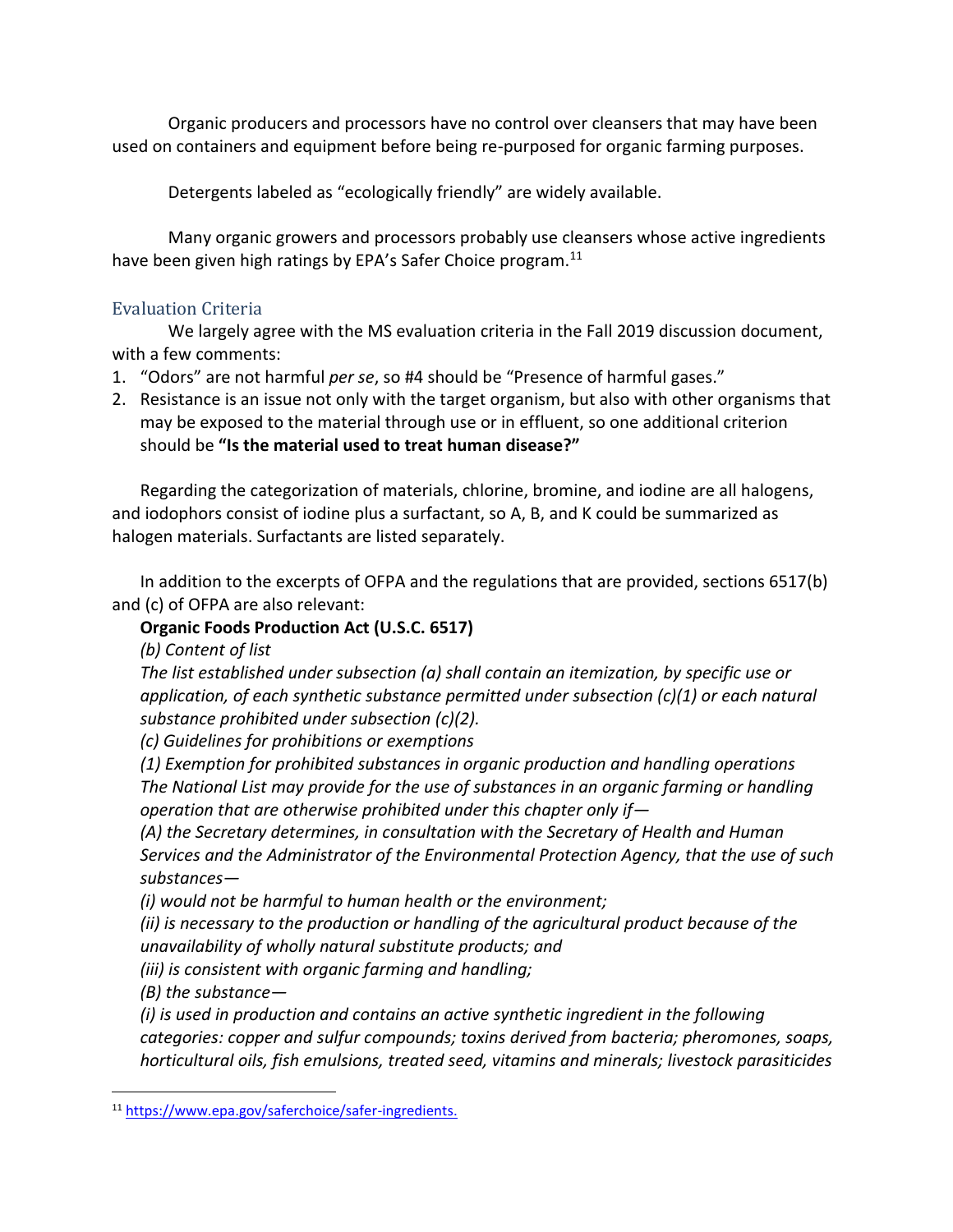*and medicines and production aids including netting, tree wraps and seals, insect traps, sticky barriers, row covers, and equipment cleansers; or*

*(ii) is used in production and contains synthetic inert ingredients that are not classified by the Administrator of the Environmental Protection Agency as inerts of toxicological concern; and*

*(C) the specific exemption is developed using the procedures described in subsection (d).*

### **Conclusion**

The above comments address our conception of what a comprehensive review of cleaning and sanitizing materials would look like. The Materials Subcommittee has outlined many of the issues we believe should be covered, but we believe that they need to be addressed within a framework that first identifies the needs for cleaning and sanitizing materials in organic production and handling. With this background, we look at the petitioned use of cetylpyridium chloride.

# **Comments on the cetylpyridinium chloride petition.**

### **Incompleteness of the petition.**

Attachment 5, which includes the studies summarized by the petitioner, is omitted.

## **Cetylpyridinium chloride (CPC) and other quaternary ammonium compounds are toxic chemicals that do not belong in organic processing.**

Cetylpyridinium chloride (CPC) is a quaternary ammonium compound (quat). Other quats used as sanitizers and disinfectants include benzalkonium chloride, benzethonium chloride, cetalkonium chloride, cetrimide, cetrimonium bromide, glycidyl trimethyl, ammonium chloride, and stearalkonium chloride. The highly toxic herbicides paraquat and diquat are also quaternary ammonium compounds.<sup>12</sup>

### Respiratory toxicity

Of particular interest with regard to use as disinfectants in the COVID-19 pandemic, quats increase the risk for asthma and allergic sensitization. Evidence from occupational exposures shows increased risk of rhinitis and asthma with exposure to quats. Quats are on the Association of Occupational and Environmental Clinics list of asthmagens and may be more potent than bleach. One quat, benzalkonium chloride, has also been associated with dermatitis.<sup>13</sup> Quats appear to be sensitizers and irritants to the skin and mucous membranes. Particular quats are suspected to display an immunologic cross-reactivity between each other

 $12$  J.R. Roberts and J.R. Reigart, 2013. Recognition and Management of Pesticide Poisonings, sixth edition. Chapter 12. [https://www.epa.gov/sites/default/files/documents/rmpp\\_6thed\\_ch12\\_paraquatdiquat.pdf.](https://www.epa.gov/sites/default/files/documents/rmpp_6thed_ch12_paraquatdiquat.pdf)

<sup>&</sup>lt;sup>13</sup> Holm, S.M., Leonard, V., Durrani, T. and Miller, M.D., 2019. Do we know how best to disinfect child care sites in the United States? A review of available disinfectant efficacy data and health risks of the major disinfectant classes. American journal of infection control, 47(1), pp.82-91. [https://www.ajicjournal.org/article/S0196-6553\(18\)30731-](https://www.ajicjournal.org/article/S0196-6553(18)30731-4/fulltext#sec0018) [4/fulltext#sec0018.](https://www.ajicjournal.org/article/S0196-6553(18)30731-4/fulltext#sec0018)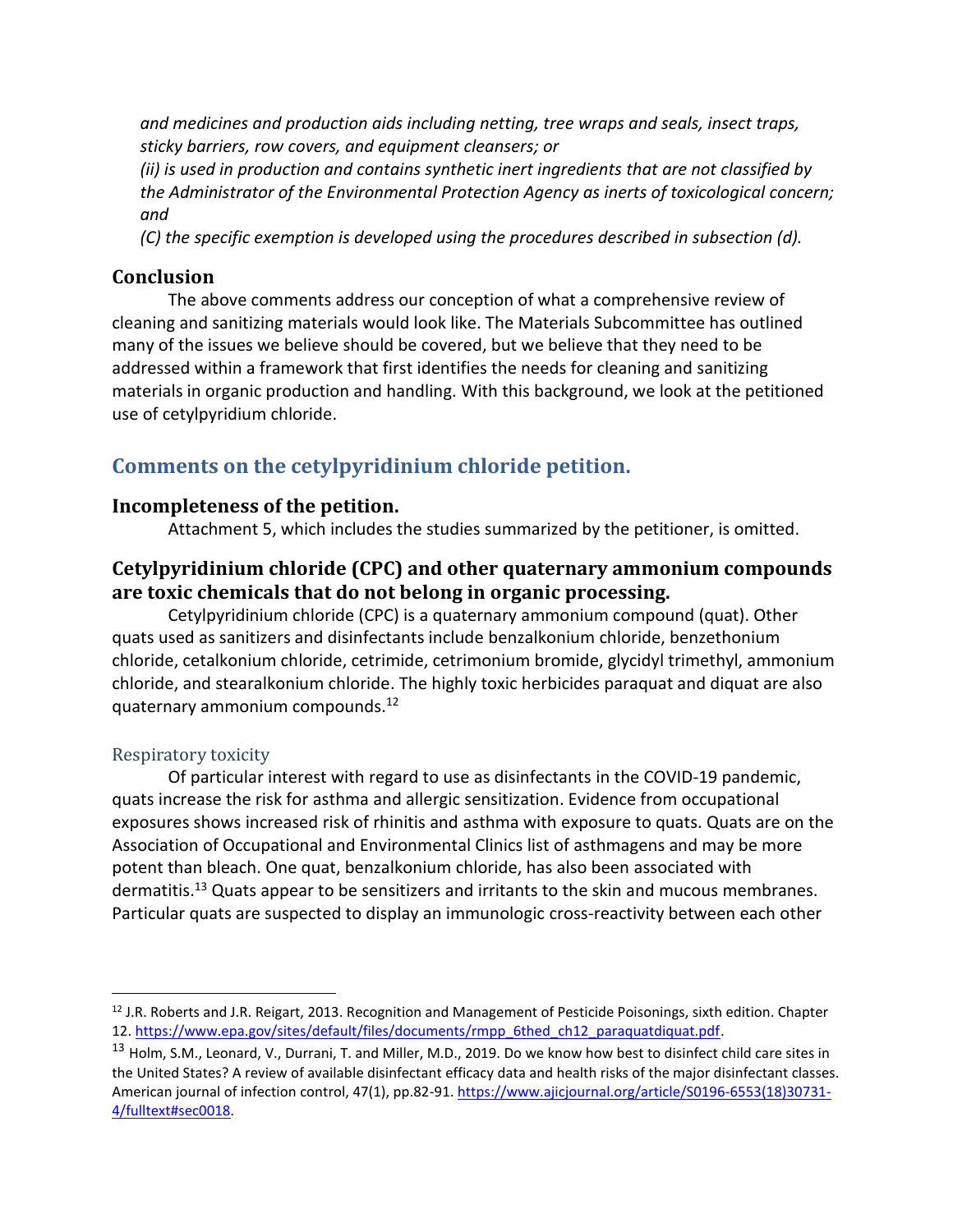and with other chemical compounds containing ammonium ion, such as muscle relaxants widely used in anesthesia.<sup>14</sup>

CPC has been studied specifically for its inhalation effects. Researchers found, "Following CPC exposure, via intratracheal instillation (ITI), leakage of lactate dehydrogenase, a biomarker of cell injury, was significantly increased in all exposure groups. . . . The bronchoalveolar lavage fluid (BALF) analysis showed a significant increase in proinflammatory cytokines interleukin (IL)-6, IL-1β, and tumor necrosis factor (TNF)-α levels. ITI of CPC induced focal inflammation of the pulmonary parenchyma in rats' lungs. Our study demonstrated that TNF-α was the most commonly secreted proinflammatory cytokine during CPC exposure in both in vitro and in vivo models. Polymorphonuclear leukocytes in the BALF, which are indicators of pulmonary inflammation, significantly increased in a concentration-dependent manner in all in vivo studies including the ITI, acute, and subacute inhalation assays."<sup>15</sup>

Another study found, "BAC and CPC [both quats] cause cell death via caspase-3 dependent apoptotic pathway in A549 cells and alter the alveolar surfactant activity."<sup>16</sup>

#### Genotoxicity

Some quats are shown to be mutagenic and to damage animal DNA and DNA in human lymphocytes at much lower levels than are present in cleaning chemicals.<sup>17</sup>

### Antimicrobial Resistance

Genes have been discovered that mediate resistance to quats. There has been an association of some of these genes with beta lactamase genes, raising concern about a relationship between disinfectant resistance and antibiotic resistance.<sup>18</sup> Exposure of cells to CPC produced mutants with "2- to 16-fold more resistance than the wild-type cells to biocides and antibiotics, including cetylpyridinium chloride, benzalkonium chloride, chlorhexidine gluconate, fluoroquinolones, tetracycline, and chloramphenicol." The authors warn, "It must be

<sup>&</sup>lt;sup>14</sup> Lim, XiaoZhi, 2020. Do we know enough about the safety of quat disinfectants? Chemical and Engineering News, vol. 98, issue 30. [https://cen.acs.org/safety/consumer-safety/know-enough-safetyquat-disinfectants/98/i30.](https://cen.acs.org/safety/consumer-safety/know-enough-safetyquat-disinfectants/98/i30)

<sup>15</sup> Kim, H., Yoo, J., Lim, Y.M., Kim, E.J., Yoon, B.I., Kim, P., Yu, S.D., Eom, I.C. and Shim, I., 2021. Comprehensive pulmonary toxicity assessment of cetylpyridinium chloride using A549 cells and Sprague–Dawley rats. *Journal of Applied Toxicology*, *41*(3), pp.470-482.

<sup>&</sup>lt;sup>16</sup> Kanno, S., Hirano, S., Kato, H., Fukuta, M., Mukai, T. and Aoki, Y., 2020. Benzalkonium chloride and cetylpyridinium chloride induce apoptosis in human lung epithelial cells and alter surface activity of pulmonary surfactant monolayers. *Chemico-biological interactions*, *317*, p.108962.

<sup>&</sup>lt;sup>17</sup> Holm, S.M., Leonard, V., Durrani, T. and Miller, M.D., 2019. Do we know how best to disinfect child care sites in the United States? A review of available disinfectant efficacy data and health risks of the major disinfectant classes. American journal of infection control, 47(1), pp.82-91. [https://www.ajicjournal.org/article/S0196-6553\(18\)30731-](https://www.ajicjournal.org/article/S0196-6553(18)30731-4/fulltext#sec0018) [4/fulltext#sec0018.](https://www.ajicjournal.org/article/S0196-6553(18)30731-4/fulltext#sec0018)

<sup>&</sup>lt;sup>18</sup> Holm, S.M., Leonard, V., Durrani, T. and Miller, M.D., 2019. Do we know how best to disinfect child care sites in the United States? A review of available disinfectant efficacy data and health risks of the major disinfectant classes. American journal of infection control, 47(1), pp.82-91. [https://www.ajicjournal.org/article/S0196-6553\(18\)30731-](https://www.ajicjournal.org/article/S0196-6553(18)30731-4/fulltext#sec0018) [4/fulltext#sec0018.](https://www.ajicjournal.org/article/S0196-6553(18)30731-4/fulltext#sec0018)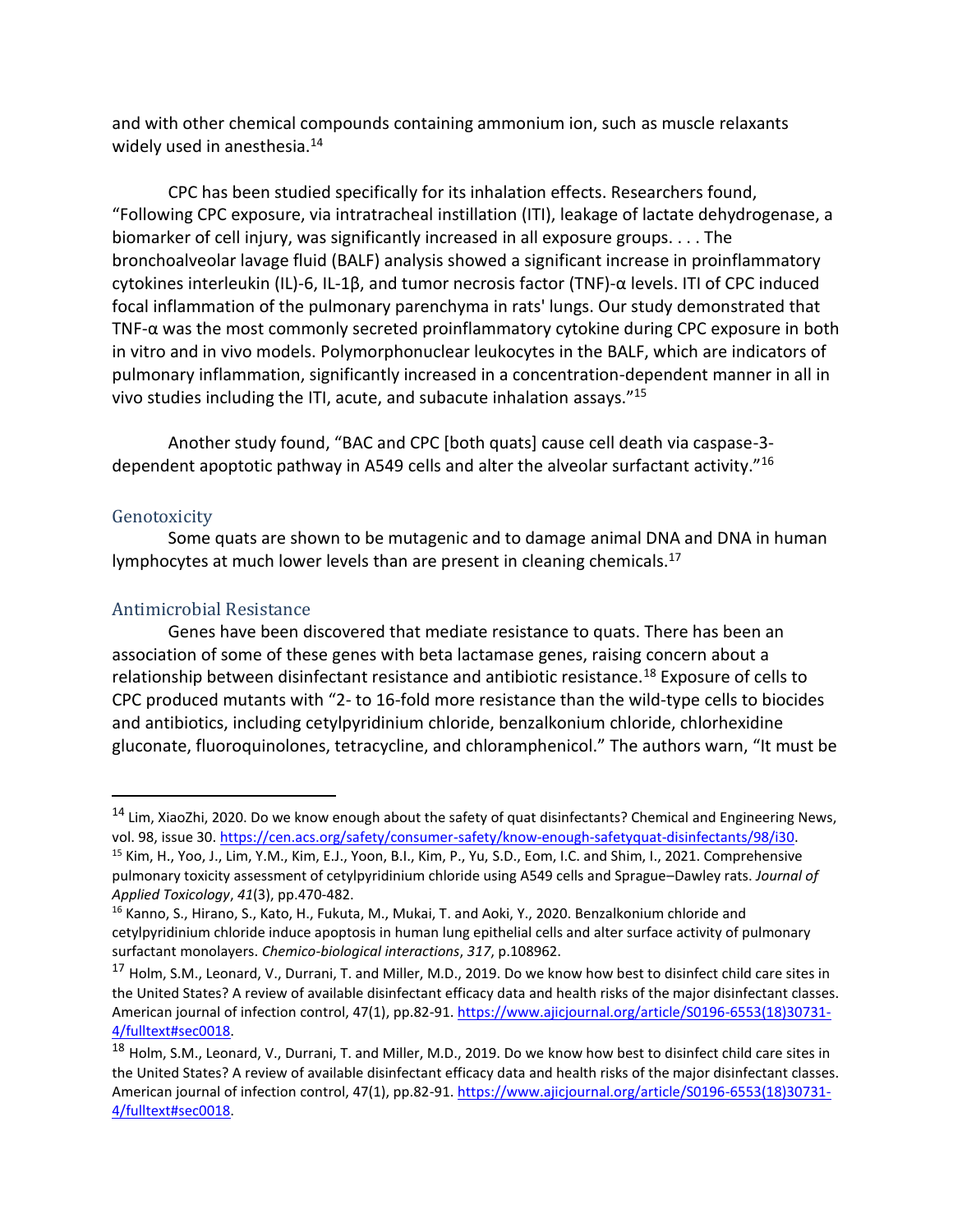stressed that such a mutant is resistant not only to biocides but also to a broad spectrum of antibiotics."<sup>19</sup>

### Reproductive Toxicity

Mice whose cages were cleaned with QACs had very low fertility rates.<sup>20</sup> Exposure to a common quat disinfectant mixture significantly impairs reproductive health in mice.<sup>21</sup> CPC was found to inhibit mitochondrial synthesis and

## **The ingredient polypropylene glycol must also be reviewed.**

The Technical Review states:

When used as petitioned in food processing applications, cetylpyridinium chloride must be combined with propylene glycol at 1.5 times the concentration of cetylpyridinium chloride. Propylene glycol acts as a stabilizer and solubility enhancer for cetylpyridinium chloride. Additionally, the use of propylene glycol reduces the absorption of cetylpyridinium chloride into treated poultry products. The petition also states that all propylene glycol used in cetylpyridinium chloride formulations is produced from renewable resources, including vegetable oil and glycerin byproducts from biodiesel manufacturing.<sup>22</sup>

First of all, the sourcing of propylene glycol or CPC from bioethanol or biodiesel by the petitioner is not relevant to consideration of the petition unless the annotation of the CPC listing includes a requirement for such sourcing.

Any material that is used in organic processing must be organic or on the National List for that use. Propylene glycol is on §603 for treatment of ketosis in ruminants, so propylene glycol must also be petitioned and recommended for use with CPC. In examining propylene glycol, its impacts must be considered both by itself and together with CPC.

### **CPC is not necessary.**

The TR identifies a number of natural and listed synthetic alternatives that are currently available--ranging from water to organic acids to chlorine materials.<sup>23</sup>

<sup>&</sup>lt;sup>19</sup> Maseda, H., Hashida, Y., Konaka, R., Shirai, A. and Kourai, H., 2009. Mutational upregulation of a resistancenodulation-cell division-type multidrug efflux pump, SdeAB, upon exposure to a biocide, cetylpyridinium chloride, and antibiotic resistance in Serratia marcescens. *Antimicrobial agents and chemotherapy*, *53*(12), pp.5230-5235. [https://www.ncbi.nlm.nih.gov/pmc/articles/PMC2786342/.](https://www.ncbi.nlm.nih.gov/pmc/articles/PMC2786342/)

<sup>&</sup>lt;sup>20</sup> Holm, S.M., Leonard, V., Durrani, T. and Miller, M.D., 2019. Do we know how best to disinfect child care sites in the United States? A review of available disinfectant efficacy data and health risks of the major disinfectant classes. American journal of infection control, 47(1), pp.82-91. [https://www.ajicjournal.org/article/S0196-6553\(18\)30731-](https://www.ajicjournal.org/article/S0196-6553(18)30731-4/fulltext#sec0018) [4/fulltext#sec0018.](https://www.ajicjournal.org/article/S0196-6553(18)30731-4/fulltext#sec0018)

<sup>&</sup>lt;sup>21</sup> Melin, V.E., Potineni, H., Hunt, P., Griswold, J., Siems, B., Werre, S.R. and Hrubec, T.C., 2014. Exposure to common quaternary ammonium disinfectants decreases fertility in mice. Reproductive toxicology, 50, pp.163-170.  $^{22}$  Technical Evaluation Report for Cetylpyridinium Chloride (TR), 2021. Lines 207-213. Internal references omitted.

<sup>23</sup> TR Lines 440-559.